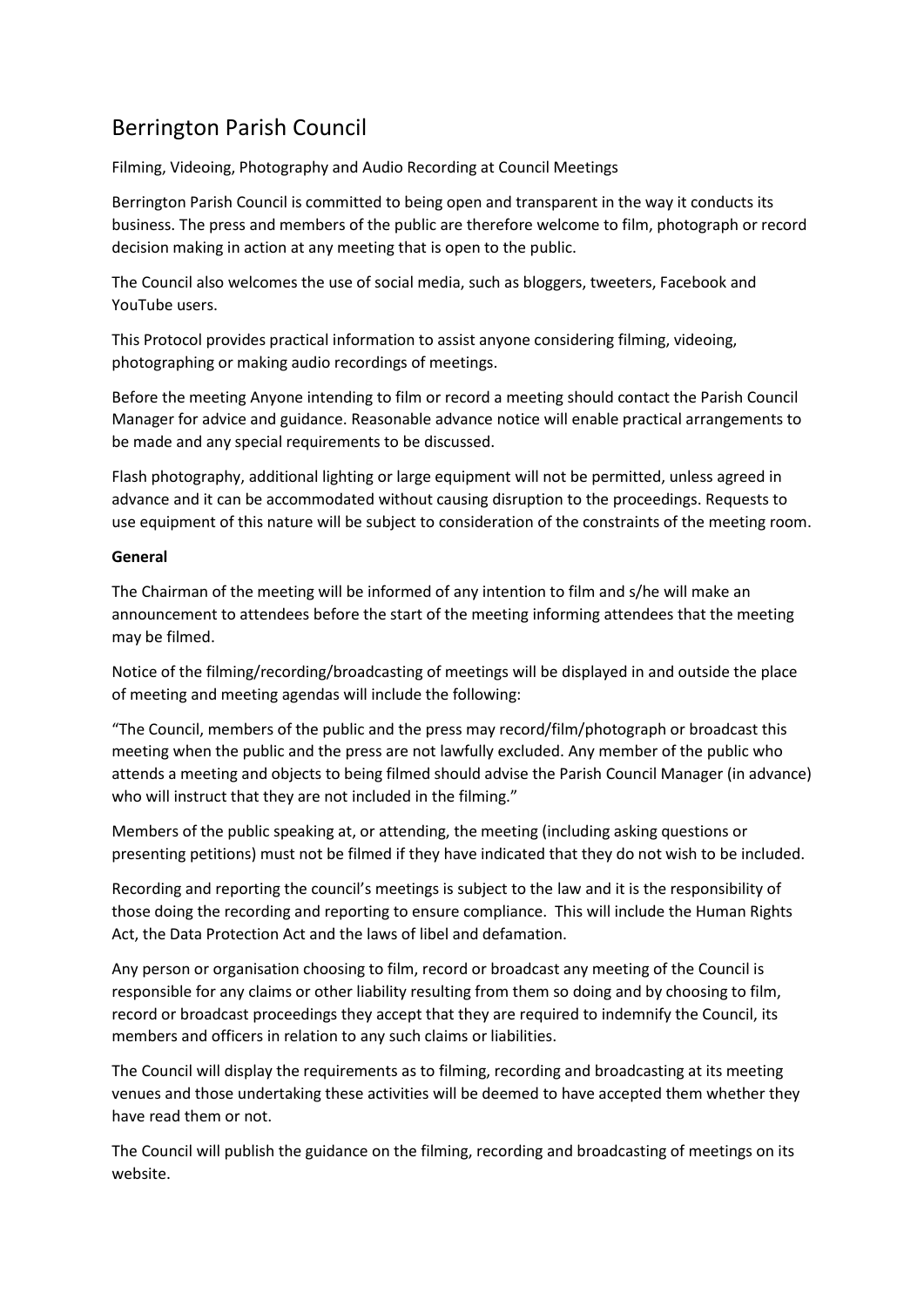Filming or recording must be non-intrusive and the Council's Standing Orders provides for the removal of a member of the public from a meeting should that person, having been warned, continue to interrupt proceedings. The Chairman of a meeting may also call any part of the meeting room to be cleared in the event of a general disturbance.

It should be noted that the Chairman of a meeting will have absolute discretion to terminate or suspend any of the above activities if, in his/her opinion, continuing to do so would prejudice the running of the meeting.

The circumstances in which termination or suspension might occur could include:

Public disturbance, disruption or suspension of the meeting.

The meeting agreeing to formally exclude the press and public from the meeting due to the exempt/confidential nature of the business being discussed, in accordance with statutory procedures.

Where it is considered that continued recording/ photography/ filming/webcasting might infringe the rights or privacy of any individual (including staff members), or intimidate them.

For any other reason which the Chairman considers reasonable in the circumstances.

## **During the meeting Filming or recording of Meetings should:**

Not interfere with the effective conduct of the meeting, nor should it be disruptive or distracting. There should be no running Commentary. The Chairman has discretion to suspend or stop filming or recording at any time if and to take appropriate action if anyone is, in his/her opinion, doing so in a disruptive manner.

Not seek to 'overview' sensitive information such as close ups of confidential papers or private notes

Usually take place from a specified location(s) within the room.

Not obstruct others from observing and participating in the proceedings

Cease immediately if and when the meeting agrees to formally exclude the Press and public due to business of an Exempt or Confidential nature (see 'Exempt or confidential business' below).

Not be edited in a way that could lead to misinterpretation of the proceedings or the comments made, or that ridicules those being filmed.

When published or broadcast, recordings should be accompanied by information including when and where the recording was made and the context in which the discussion took place.

Be overt (i.e. clearly visible to anyone at the meeting).

Cease, unless continued filming has been explicitly agreed in advance with the Parish Council Manager, when the meeting is formally concluded.

## **Exempt or confidential business**

All meetings of the Full Council are open to the public except in limited circumstances where the Council is legally required, or allowed, to close the meeting to the public. The circumstances where business is 'exempt' or 'confidential' are set out in the Council's Standing Orders.